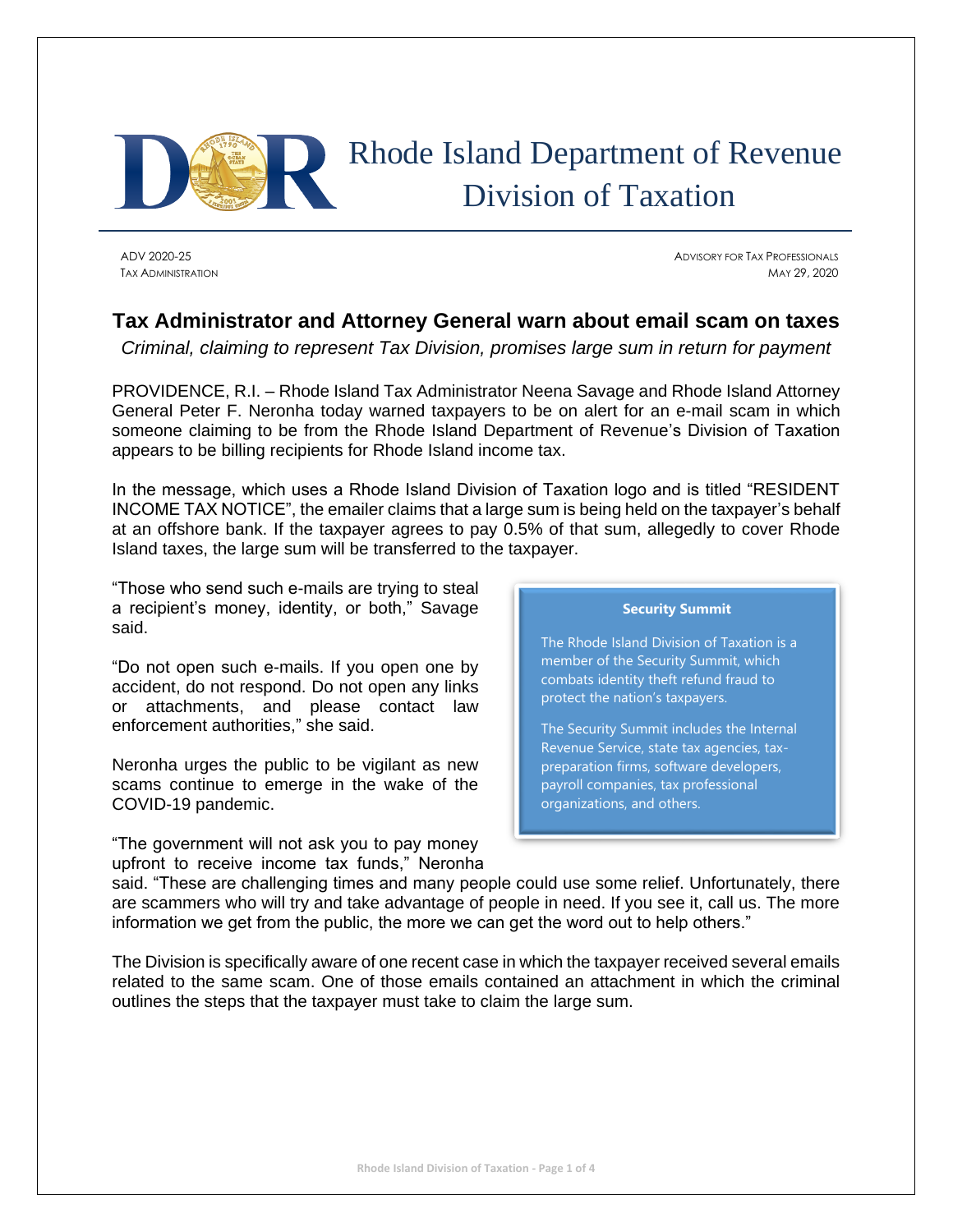The amounts cited in the email are significant: If the taxpayer hands over about 71,330 in British pounds (approximately 86,860 in U.S. dollars), the taxpayer would allegedly receive about 14.3 million in British pounds (approximately 17.4 million in U.S. dollars).<sup>1</sup>

"On confirmation of payment, your funds will be authorized for swift transfer to your bank account. A swift compliance with the above directives is mandatory," the message says. (A copy of the message is reproduced on the last page of this Advisory.)

In a follow-up email exchange, the criminal asked that the taxpayer send the money, in cash (U.S. dollars), to an address in Jefferson, Louisiana. Fortunately, the taxpayer in this case did not pay the requested amount. Instead, the taxpayer contacted an intermediary, who in turn alerted the Rhode Island Division of Taxation.

"Especially amid the uncertainty and anxiety created by the coronavirus pandemic (COVID-19), taxpayers who are at home and online may be particularly vulnerable. But it is precisely at such a time that taxpayers need to be especially vigilant about fraudulent schemes and scams like this one," said Savage.

If you see these scams or think you have been the victim of a scam, contact the Rhode Island Attorney General's Consumer Protection Unit at (401) 274-4400, email: [consumers@riag.ri.gov,](mailto:consumers@riag.ri.gov) or fill out an [online complaint form.](https://riag.wufoo.com/forms/q1851amb1bdd4d5/)

## **Phishing attacks**

Criminal plots such as the one outlined in today's Advisory are sometimes called phishing attacks. Phishing attacks use email or malicious websites to solicit personal, tax, or financial information,



or money, by posing as a trustworthy organization. Often, recipients are fooled into believing the phishing communication is from someone they trust.

A criminal may take advantage of knowledge gained from online research and earlier attempts to masquerade as a legitimate source, including presenting the look and feel of authentic communications, such as using an official logo.

"These targeted messages can trick even the most cautious

person into taking action that may compromise sensitive data," Savage said. The scams may contain emails with hyperlinks that take users to a fake site. Other versions contain PDF attachments that may download malware or viruses.

Phishing attacks, especially online phishing scams, are popular with criminals because there is no fool-proof technology to defend against them. Users are the main defense against such frauds.

<sup>&</sup>lt;sup>1</sup> Based on the email message in this case, if the taxpayer gives the criminal 71,327.05 in British pounds (the equivalent of approximately 86,862.08 in U.S. dollars), the taxpayer would allegedly receive 14,265,467 in British pounds (the equivalent of approximately 17,372,485.71 in U.S. dollars). The amounts in the email are stated only in British pounds. The dollar amounts listed in this Advisory assume a recent currency conversion rate of 1 British pound to 1.2178 U.S. dollars, based on a listing of foreign exchange rates published by the Federal Reserve at [https://www.federalreserve.gov/releases/h10/current/.](https://www.federalreserve.gov/releases/h10/current/)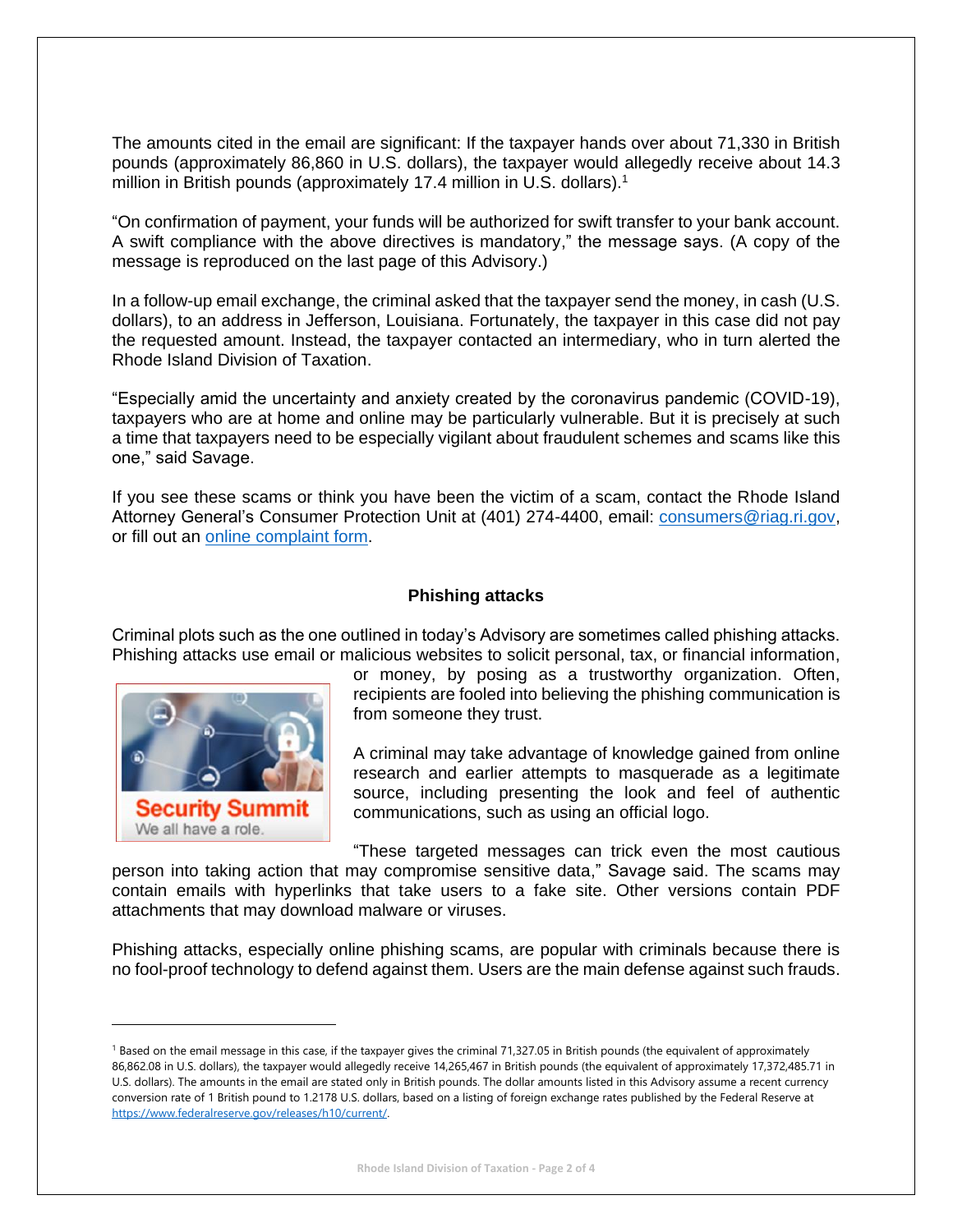When users see a phishing scam, they should make sure that they don't take the bait. (Awkward wording and/or frequent misspellings can sometimes be signals of a phishing or other such email. Some phishing emails are actually outright solicitations for money.) Following are a few steps to take:

✓ **Be vigilant; be skeptical.** Never open a link or attachment from an unknown or suspicious source. Even if the email is from a known source, approach with caution. Cybercriminals are adept at mimicking trusted businesses, friends, and family. Thieves may have compromised a friend's email address, or they may be spoofing the address with a slight change in text, such as name@example.com vs. narne@example.com. In the latter, merely changing the "m" to an "r" and "n" can trick people.

✓ **Remember: The Rhode Island Division of Taxation does not initiate spontaneous contact with taxpayers by email to request personal or financial information.** This includes text messages and social media channels. No legitimate business or organization will ask for sensitive financial information via email. Also keep in mind that the Rhode Island Division of Taxation sends its billings to taxpayers only through the U.S. Postal Service, not by e-mail.

✓ **Use security software to protect against malware and viruses.** Some security software can help identity suspicious websites that are used by cybercriminals.

✓ **Use strong passwords to protect online accounts.** Each account should have a unique password. Use a password manager if necessary. Criminals count on people using the same password repeatedly, giving crooks access to multiple accounts if they steal a password.

### **Other resources**

- The website of the Federal Trade Commission has an "OnGuardOnline" page that includes free online security tips and resources. Click [here](https://www.consumer.ftc.gov/features/feature-0038-onguardonline) to view.
- The Internal Revenue Service has a security awareness publication with tips on how to protect all of your digital devices. Click [here](https://www.irs.gov/pub/irs-pdf/p4524.pdf) to view.
- The Rhode Island Division of Taxation's Special Investigation Unit has a tax fraud tip line that handles tips about wrongdoing involving state taxes. Call the tax fraud tip line at (401) 574-TIPS or (401) 574- 8477 and leave a message. (Callers can leave their names and contact information or remain anonymous.) Or use the unit's [online tip form.](https://rigov.wufoo.com/forms/report-rhode-island-tax-fraud/)

"If you come upon suspicious e-mails, it's best to delete them," Savage said. If you are in doubt about any communication you receive from the Rhode Island Division of Taxation, please call the agency at (401) 574-8829 between 8:30 a.m. and 3:30 p.m. business days.

*(Note: A copy of the e-mail in this case is reproduced on the following page.)*

*The Rhode Island Division of Taxation, part of the Rhode Island Department of Revenue, has normal operating hours from 8:30 a.m. to 3:30 p.m. business days. For more information, contact the Division of Taxation at (401) 574- 8829 or see<http://www.tax.ri.gov/contact>*